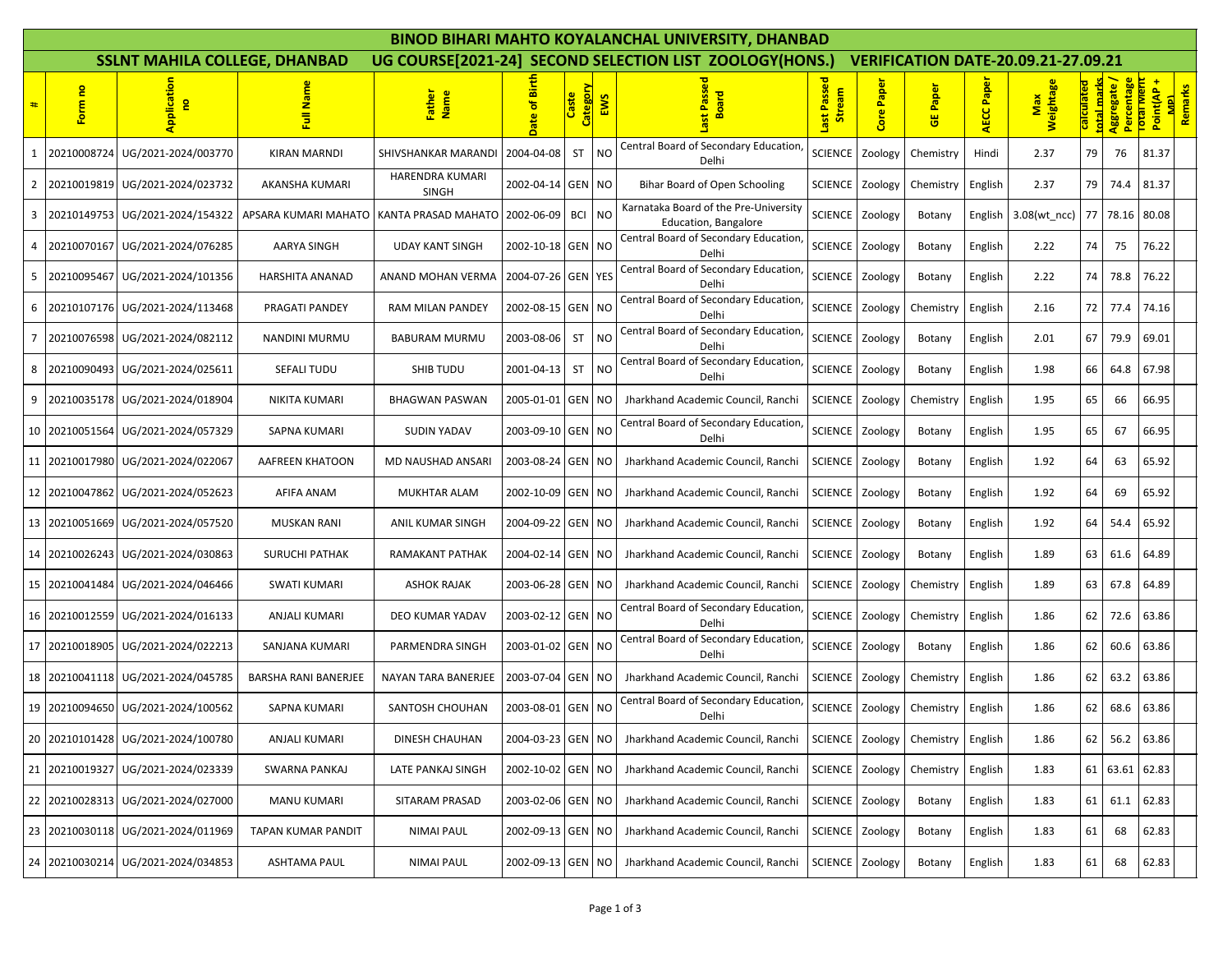|   | <b>BINOD BIHARI MAHTO KOYALANCHAL UNIVERSITY, DHANBAD</b> |                                      |                        |                                        |                   |                   |                |                                                         |                          |                                            |                 |                   |                  |                          |                                           |                                   |  |
|---|-----------------------------------------------------------|--------------------------------------|------------------------|----------------------------------------|-------------------|-------------------|----------------|---------------------------------------------------------|--------------------------|--------------------------------------------|-----------------|-------------------|------------------|--------------------------|-------------------------------------------|-----------------------------------|--|
|   |                                                           | <b>SSLNT MAHILA COLLEGE, DHANBAD</b> |                        |                                        |                   |                   |                | UG COURSE[2021-24] SECOND SELECTION LIST ZOOLOGY(HONS.) |                          | <b>VERIFICATION DATE-20.09.21-27.09.21</b> |                 |                   |                  |                          |                                           |                                   |  |
| # | <b>P</b><br>Form                                          | <b>Application</b>                   | Full Name              | Father<br>Name                         | ate of Birth      | Category<br>Caste | EWS            | Passed<br>pieo<br>ø<br><b>last</b>                      | Passed<br>Stream<br>last | Paper<br>Core                              | <b>GE Paper</b> | <b>AECC Paper</b> | Weightage<br>Max | calculated<br>total marl | Aggregate /<br>Percentage<br>Total Merric | Point(AP+<br>Remarks<br><b>PM</b> |  |
|   | 25 20210048342                                            | UG/2021-2024/052911                  | <b>SABIA KHAN</b>      | <b>REZAGUL KHAN</b>                    | 1998-05-12        | <b>GEN</b>        | <b>NO</b>      | Jharkhand Academic Council, Ranchi                      | <b>SCIENCE</b>           | Zoology                                    | Botany          | English           | 1.83             | 61                       | 67.8                                      | 62.83                             |  |
|   |                                                           | 26 20210060858 UG/2021-2024/065556   | SHABNAM KHAN           | NOORULLAH<br>AKHONDZADA                | 2000-12-15 GEN    |                   | <b>NO</b>      | Jharkhand Academic Council, Ranchi                      | SCIENCE                  | Zoology                                    | Botany          | English           | 1.83             | 61                       | 65.4                                      | 62.83                             |  |
|   |                                                           | 27 20210063253 UG/2021-2024/067577   | HOMA NAZ               | <b>MAZHAR HUSSAIN</b>                  | 2005-01-25 GEN    |                   | N <sub>O</sub> | Jharkhand Academic Council, Ranchi                      | SCIENCE                  | Zoology                                    | Botany          | English           | 1.83             | 61                       | 62.6                                      | 62.83                             |  |
|   |                                                           | 28 20210063785 UG/2021-2024/068444   | <b>SURBHI SOREN</b>    | <b>GOMESH SOREN</b>                    | 1998-04-11        | <b>ST</b>         | <b>NO</b>      | Central Board of Secondary Education,<br>Delhi          | <b>SCIENCE</b>           | Zoology                                    | Chemistry       | English           | 1.83             | 61                       | 67.2                                      | 62.83                             |  |
|   |                                                           | 29 20210046650 UG/2021-2024/051328   | KHUSHI KUMARI GUIN     | <b>KANCHAN KUMAR GUIN</b>              | 2004-03-08        | <b>BCI</b>        | <b>NO</b>      | Central Board of Secondary Education,<br>Delhi          | SCIENCE                  | Zoology                                    | Chemistry       | English           | 1.8              | 60                       | 76.2                                      | 61.8                              |  |
|   |                                                           | 30 20210051383 UG/2021-2024/057226   | <b>MAHIMA SINGH</b>    | ANIL KUMAR SINGH                       | 2004-09-22 GEN    |                   | <b>NO</b>      | Jharkhand Academic Council, Ranchi                      | <b>SCIENCE</b>           | Zoology                                    | Botany          | English           | 1.77             | 59                       | 60.4                                      | 60.77                             |  |
|   |                                                           | 31 20210070786 UG/2021-2024/076762   | <b>JYOTI KUMARI</b>    | CHANDRIKA YADAV                        | 2003-11-25 GEN    |                   | <b>NO</b>      | Jharkhand Academic Council, Ranchi                      | SCIENCE                  | Zoology                                    | Botany          | English           | 1.77             | 59                       | 62                                        | 60.77                             |  |
|   |                                                           | 32 20210014755 UG/2021-2024/018752   | SONALI BARNWAL         | <b>BHUPAL PRASAD</b><br><b>BARNWAL</b> | 2002-11-18 GEN    |                   | <b>NO</b>      | Central Board of Secondary Education,<br>Delhi          | <b>SCIENCE</b>           | Zoology                                    | Botany          | English           | 1.74             | 58                       | 70                                        | 59.74                             |  |
|   |                                                           | 33 20210035849 UG/2021-2024/040875   | <b>SUNITA KUMARI</b>   | AMIRIKA RAJBHAR                        | 2002-10-30 GEN    |                   | <b>NO</b>      | Jharkhand Academic Council, Ranchi                      | <b>SCIENCE</b>           | Zoology                                    | Chemistry       | English           | 1.74             | 58                       | 65                                        | 59.74                             |  |
|   |                                                           | 34 20210156201 UG/2021-2024/099894   | <b>SWEETY KUMARI</b>   | <b>SHYAM SUNDAR</b><br>VISHWAKARMA     | 2004-01-01 GEN    |                   | <b>NO</b>      | Central Board of Secondary Education,<br>Delhi          | <b>SCIENCE</b>           | Zoology                                    | Chemistry       | English           | 1.74             | 58                       | 70.2                                      | 59.74                             |  |
|   | 35 20210009994                                            | UG/2021-2024/013451                  | SHAFQAT ANJUM          | SIRAJ UDDIN                            | 2003-12-17 GEN    |                   | <b>NO</b>      | Jharkhand Academic Council, Ranchi                      | SCIENCE                  | Zoology                                    | Chemistry       | English           | 1.71             | 57                       | 55.2                                      | 58.71                             |  |
|   |                                                           | 36 20210038474 UG/2021-2024/043341   | <b>VAISHALI KUMARI</b> | <b>HARENDRA PANDEY</b>                 | 2004-01-26 GEN    |                   | <b>NO</b>      | Jharkhand Academic Council, Ranchi                      | SCIENCE                  | Zoology                                    | Botany          | English           | 1.71             | 57                       | 60                                        | 58.71                             |  |
|   |                                                           | 37 20210044914 UG/2021-2024/049648   | SHAFQAT ANJUM          | MD SIRAJ UDDIN                         | 2003-12-17 GEN    |                   | <b>NO</b>      | Jharkhand Academic Council, Ranchi                      | <b>SCIENCE</b>           | Zoology                                    | Chemistry       | English           | 1.71             | 57                       | 55.2                                      | 58.71                             |  |
|   |                                                           | 38 20210047176 UG/2021-2024/051758   | ANCHALA KUMARI         | AJAY KUMAR SINGH                       | 2000-07-14        | <b>BCI</b>        | <b>NO</b>      | Central Board of Secondary Education<br>Delhi           | SCIENCE                  | Zoology                                    | Chemistry       | Hindi             | 1.71             | 57                       | 59                                        | 58.71                             |  |
|   |                                                           | 39 20210064491 UG/2021-2024/069963   | NIDHI KUMARI           | <b>DHARMENDRA THAKUR</b>               | 2003-04-18 GEN    |                   | <b>NO</b>      | Jharkhand Academic Council, Ranchi                      | SCIENCE                  | Zoology                                    | Botany          | English           | 1.71             | 57                       | 57.2                                      | 58.71                             |  |
|   | 40 20210066421                                            | UG/2021-2024/072390                  | <b>TASHNEEM ARIF</b>   | MOHAMMAD ARIF<br><b>MIYADAD</b>        | 2004-08-12 GEN    |                   | <b>NO</b>      | Jharkhand Academic Council, Ranchi                      | <b>SCIENCE</b>           | Zoology                                    | Botany          | English           | 1.71             | 57                       | 69.2                                      | 58.71                             |  |
|   | 41 20210109774                                            | UG/2021-2024/118384                  | <b>GAURVI KUMARI</b>   | SUDHIR KUMAR SINGH                     | 2003-02-03 GEN    |                   | <b>NO</b>      | Jharkhand Academic Council, Ranchi                      | <b>SCIENCE</b>           | Zoology                                    | Botany          | English           | 1.68             | 56                       | 58.8                                      | 57.68                             |  |
|   |                                                           | 42 20210132443 UG/2021-2024/142123   | LAXMI KUMARI           | AMRIKA PRASAD                          | 2004-10-08 GEN    |                   | <b>NO</b>      | Jharkhand Academic Council, Ranchi                      | SCIENCE                  | Zoology                                    | Chemistry       | English           | 1.68             | 56                       | 57                                        | 57.68                             |  |
|   |                                                           | 43 20210156670 UG/2021-2024/167870   | LAXMI KUMARI           | <b>MANOHAR PRASAD</b><br><b>SINGH</b>  | 2003-04-30 GEN    |                   | <b>NO</b>      | Jharkhand Academic Council, Ranchi                      | <b>SCIENCE</b>           | Zoology                                    | Chemistry       | English           | 1.68             | 56                       | 54.8                                      | 57.68                             |  |
|   |                                                           | 44 20210064337 UG/2021-2024/069840   | PUJA KOLE              | <b>SUKHU KOLE</b>                      | 2002-02-15 GEN NO |                   |                | Jharkhand Academic Council, Ranchi                      | SCIENCE Zoology          |                                            | Chemistry       | English           | 1.65             | 55                       | 46                                        | 56.65                             |  |
|   |                                                           | 45 20210009904 UG/2021-2024/013149   | SWETA KUMARI           | <b>NAND KISHOR PRASAD</b>              | 2001-10-27 GEN NO |                   |                | Central Board of Secondary Education,<br>Delhi          | <b>SCIENCE</b>           | Zoology                                    | Botany          | English           | 1.65             | 55                       | 65                                        | 56.65                             |  |
|   |                                                           | 46 20210019325 UG/2021-2024/023240   | <b>SALONI PANDEY</b>   | SHAILESH PANDEY                        | 2004-09-17 GEN    |                   | <b>NO</b>      | Jharkhand Academic Council, Ranchi                      | SCIENCE Zoology          |                                            | Botany          | English           | 1.65             | 55                       | 55.8                                      | 56.65                             |  |
|   |                                                           | 47 20210030588 UG/2021-2024/035316   | ANSHU KUMARI           | ADHESHWAR NATH DEO                     | 2003-07-18 GEN    |                   | <b>NO</b>      | Jharkhand Academic Council, Ranchi                      | SCIENCE                  | Zoology                                    | Chemistry       | English           | 1.65             | 55                       | 60                                        | 56.65                             |  |
|   |                                                           | 48 20210010633 UG/2021-2024/014381   | MUSARRAT PARWEEN       | MD SAYEED KHAN                         | 2004-09-04 GEN NO |                   |                | Jharkhand Academic Council, Ranchi                      | SCIENCE                  | Zoology                                    | Chemistry       | English           | 1.62             | 54                       | 56.4                                      | 55.62                             |  |
|   |                                                           | 49 20210018706 UG/2021-2024/022739   | RIYA KUMARI            | MANOJ BARNWAL                          | 2002-04-28 GEN NO |                   |                | Jharkhand Academic Open Board                           | SCIENCE Zoology          |                                            | Botany          | English           | 1.62             |                          |                                           | 54 54.2 55.62                     |  |